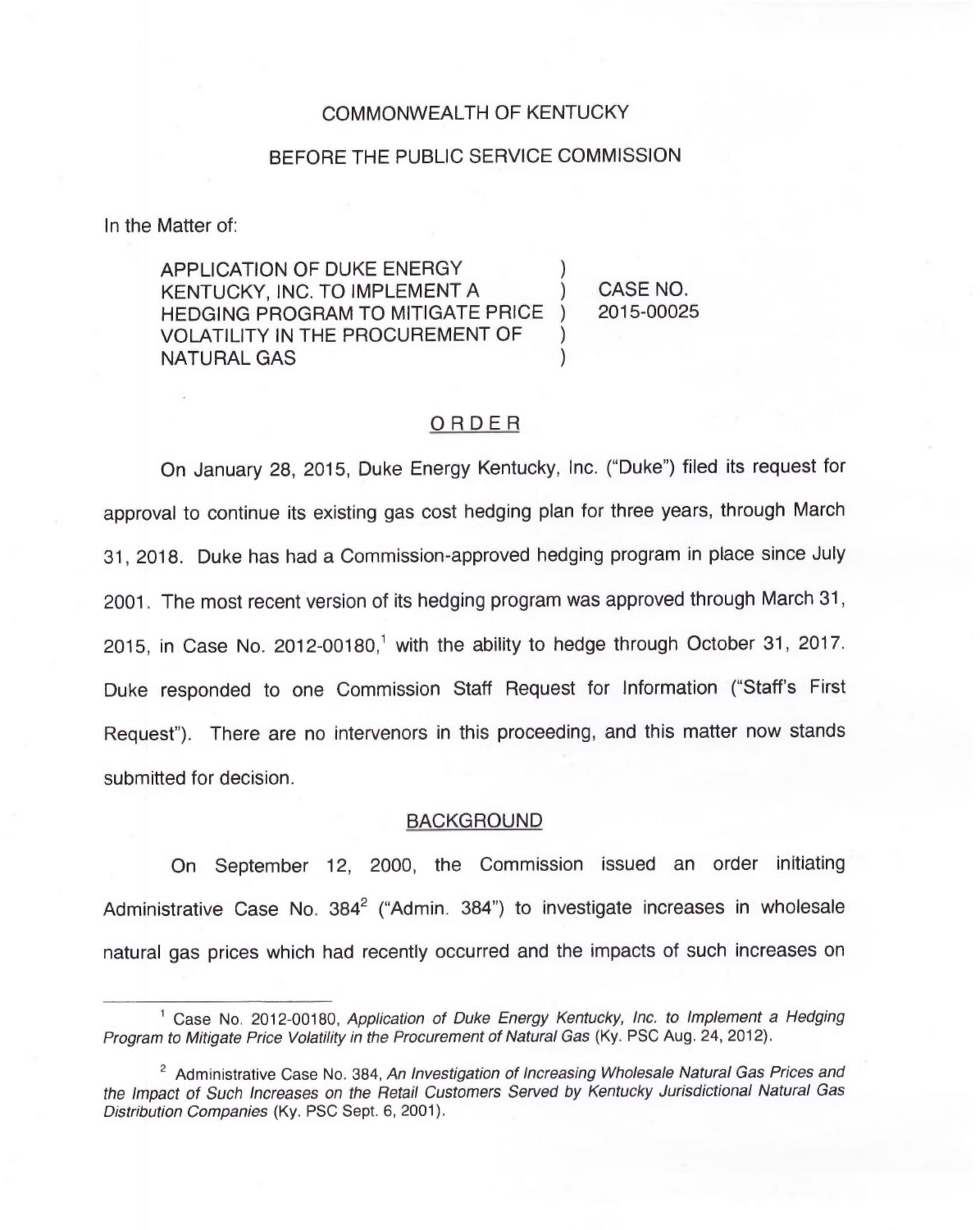the retail customers served by Kentucky's jurisdictional natural gas local distribution companies ("LDCs"). In that Order, the Commission identified several specific issues it intended to explore, one of which concerned possible strategies the LDCs could use to mitigate higher natural gas prices. The Commission's January 30, 2001 Order in Admin. 384 referenced the LDCs' indication that, although hedging strategies would not necessarily be a means of reducing prices, they could be used as a means of reducing the volatility in prices. The Commission stated in that Order that the use of storage facilities, performance-based ratemaking, hedging strategies, and budget payment plans were the most prominent approaches identified as ways of mitigating the impact of higher prices on retail customers. The Commission found that the LDCs should be encouraged to pursue these options in order to ensure that all reasonable efforts were being made to provide natural gas service in a cost-effective, efficient manner. It also required each LDC to file a detailed report describing, among other things, the results of an investigation of financial hedging practices that the Commission directed each of the LDCs to perform. The Commission's July 17, 2001 Order in Admin. 384 found that LDCs should consider limited hedging programs as one means of attaining the objectives of obtaining low-cost gas supplies, minimizing price volatility, and maintaining reliability of supply.

### **DISCUSSION**

As mentioned previously, Duke has had a Commission-approved hedging program in place since 2001. Duke proposes to continue its hedging activities with no modifications to its currently approved program for three years, through March 31, 2018. During the course of the processing of this case, Duke was asked in Staff's First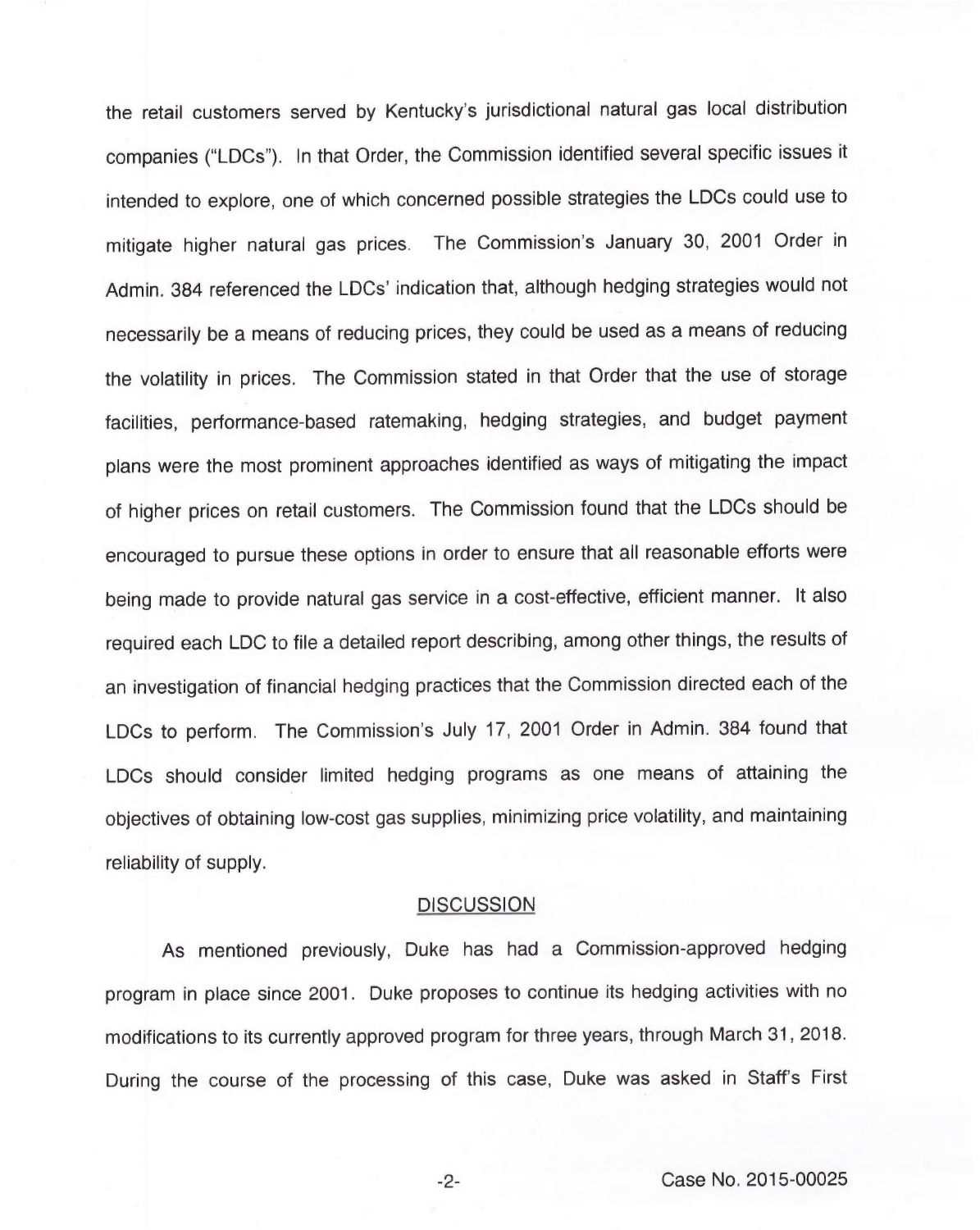Request whether it was aware of the Commission's decisions denying the requests of Columbia Gas of Kentucky, Inc.<sup>3</sup> ("Columbia") and Atmos Energy Corporation<sup>4</sup> Atmos") to continue their gas cost hedging programs, and of the letter filed Octobe 16, 2014, by Delta Natural Gas Company, Inc. ("Delta") in Case No. which informed the Commission of its decision to discontinue its Gas Supply Hedging Plan based on the Commission's decisions in the previously cited cases. Duke informed the Commission that it was not aware of the Commission's decisions with regard to Columbia's and Atmos's hedging programs, or of Delta's decision concerning its own program. In response to a request to provide an evaluation of how its hedging program specifically addresses the concerns and findings set out in the Commission's Orders in Case Nos. 2013-00354 and 2013-00421, Duke stated that its program is not materially different from Columbia's and Atmos's programs, and that it includes nothing that would address the Commission's concerns and findings in those cases.<sup>6</sup> Duke declined to request withdrawal of its application in this proceeding due to its belief that it was required to file an application to continue its program based on the Commission's final Order in Case No. 2012-00180, but declared its willingness to discontinue seeking to extend its program if the Commission did not want the program to be continued.<sup>7</sup>

 $<sup>7</sup>$  Id. at Item 3.</sup>

 $3$  Case No. 2013-00354, Application of Columbia Gas of Kentucky, Inc. to Extend Its Gas Price Hedging Plan (Ky. PSC Sept. 17, 2014).

Case No. 2013-00421, Application of Atmos Energy Corporation for Continuation of Its Hedging Program (Ky. PSC Sept. 18, 2014).

 $5$  Case No. 2012-00025, Application of Delta Natural Gas Company, Inc. to Extend Its Natural Gas Supply Hedging Plan to March 31, 2015 (Ky. PSC May 7, 2012).

 $6$  Response to Staff's First Request, Item 4.a.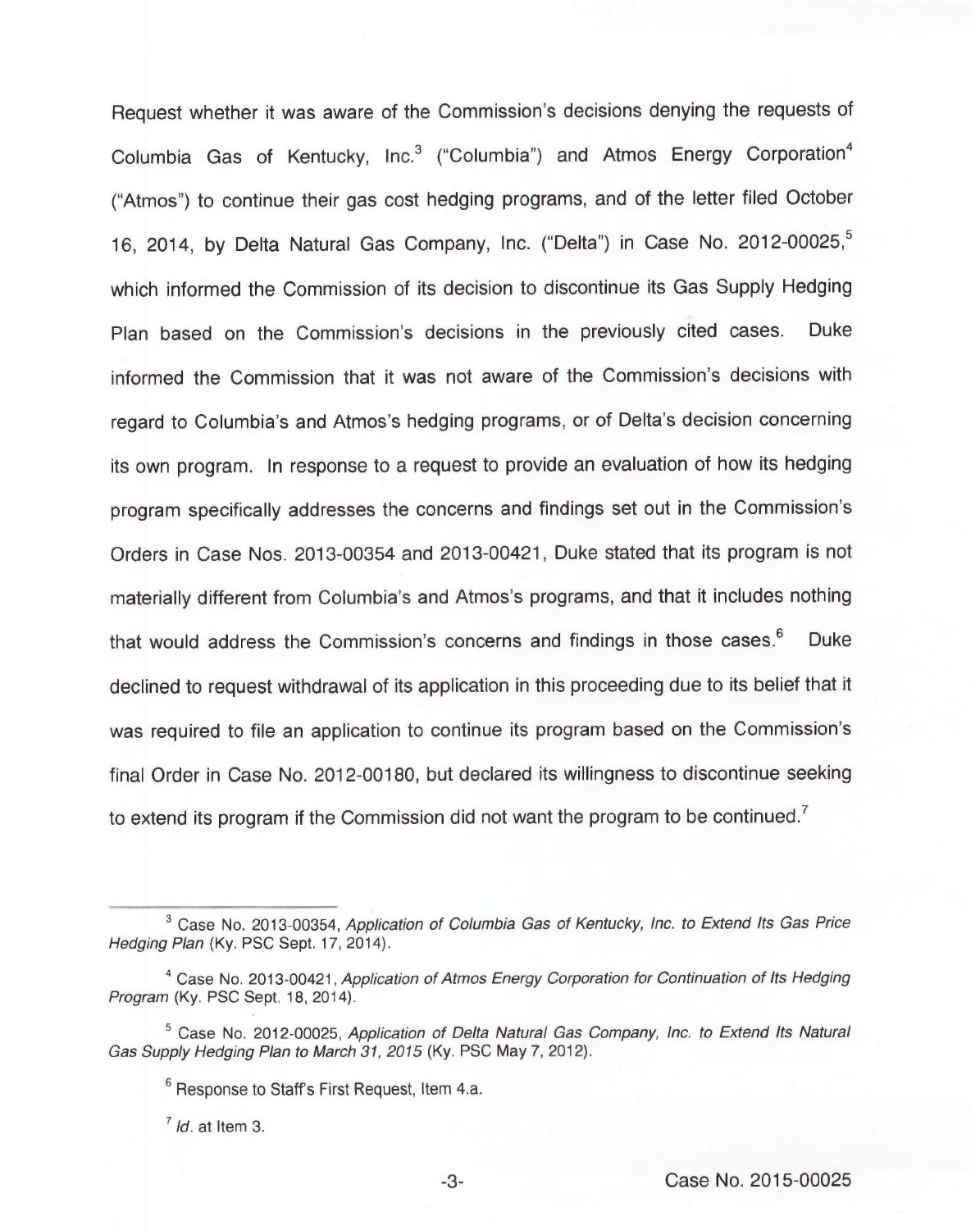Based on the evidence of record and being otherwise sufficiently advised, the Commission finds that Duke's hedging program should not be extended. The Commission's concern with regard to the extension of gas cost hedging programs, as discussed extensively in Case Nos. 2013-00354 and 2013-00421, was that continued low and stable gas prices could obviate the need for hedging. This was the conclusion that we reached in those cases and is the conclusion we now reach in this case. While there is no guarantee that higher levels of gas prices and volatility will not recur, current projections from the United States Energy Information Administration's 2014 Annual Energy Outlook indicate prices are not expected to exceed \$8.00 per Mcf through 2040 using the reference case and are not expected to exceed \$8.15 per Mcf using the High Growth scenario. More importantly with regard to volatility, the trend in price increases is projected to be gradual and steady in the long run. The Commission finds that current conditions and the outlook for future natural gas supplies and prices are sufficiently different in 2015 from what they were in 2001 to allay our previous concern regarding the potential adverse impact of price volatility on customer bills. We therefore conclude that it is no longer reasonable to impose the cost attendant to hedging, to the extent there is net cost rather than net savings, to be passed along to Duke's customers as part of their gas cost.

While the Commission finds that any future benefit to customers in terms of reduced volatility does not appear to be sizable enough to justify extension of the hedging program, we also find that Duke has made every reasonable effort to comply with the express direction contained in the Commission's Orders in Admin. 384. The Commission commends Duke for those efforts.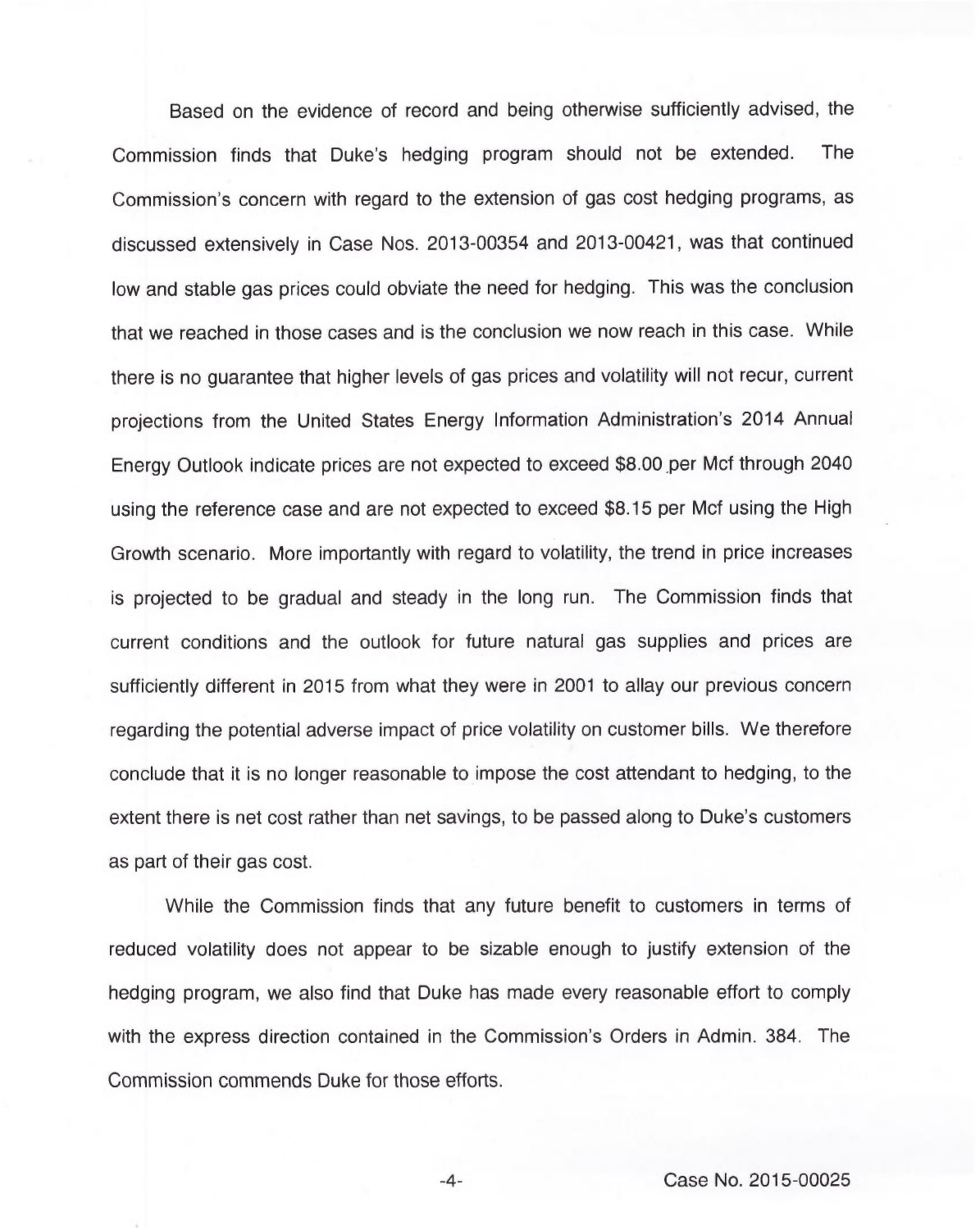IT IS THEREFORE ORDERED that:

 $1.$ Duke's request to continue its hedging program is denied, and it shall cease hedging activities as of the date of this Order.

 $2.$ Duke shall reflect in its Gas Cost Adjustment applications the net cost and benefits of its previously approved hedging activities associated with its natural gas procurement and supply performed through October 31, 2017.

By the Commission



ATTEST: Executive Director

Case No. 2015-00025